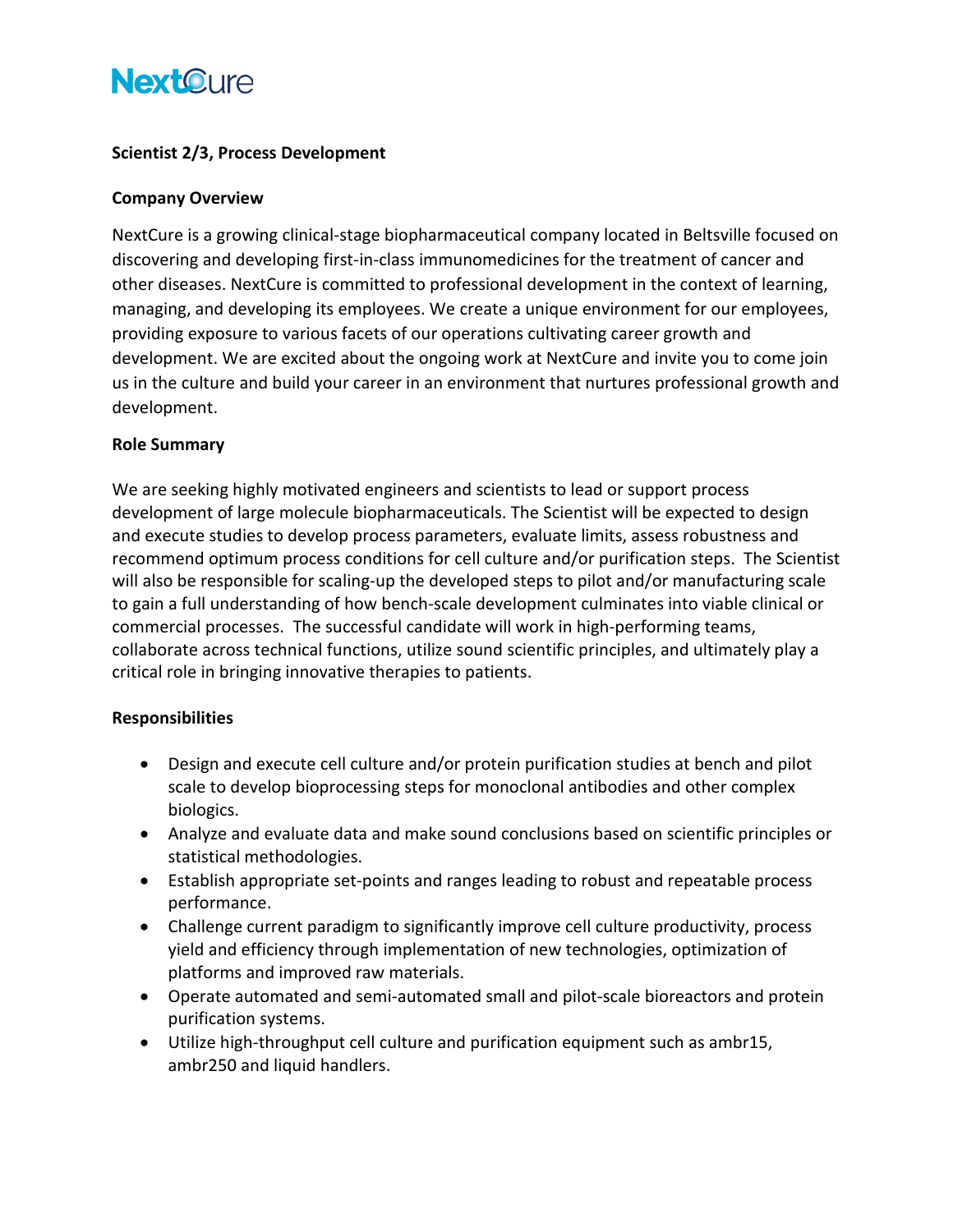# **NextCure**

- Perform process scale-up to pilot or clinical manufacturing scale equipment using engineering principles.
- Support pilot and clinical manufacturing as needed.
- Perform in-process analytical testing using Nova, cell counters, Solo VPE and other technologies
- Perform simple product quantity and quality analyses using technologies such as HPLC
- Working in teams, plan and schedule studies, develop timelines and create raw material usage plans.

### **Required education and experience**

- Bachelor's degree in the life sciences, chemical or biochemical engineering or related field. Master's or higher degree in the life sciences, chemical or biochemical engineering or related field preferred
- 2 years of hands-on experience with process development studies using bench or pilot scale bioreactors, chromatography systems and filtration equipment. +3 experience preferred
- Experience with mammalian cell culture systems and purification of antibodies or biologics.
- Experience with operation and maintenance of in-process analytics such as Nova, cell counters, HPLC systems, SOLO VPE or other relevant technologies.
- Experience of authoring technical reports, brief technical presentations and conference posters and abstracts.
- Experience of design of experiments, simple statistical analysis and data interpretation.
- Knowledge and experience demonstrated by scientific accomplishments with high productivity cell lines, cell culture systems or highly innovative protein purification strategies.
- Experience with use of engineering principles to perform process scale-up.
- Experience of media and/or feed optimization to significantly increase cell culture productivity.

## **Qualifications**

- Must have strong organizational skills and an ability to handle track and execute multiple priorities.
- Highly motivated, with willingness to acquire new skills and ability to learn quickly.
- Detail oriented, good documentation practices, technical writing, and verbal communication skills.
- Possess problem solving and analytical skills and be an independent and creative thinker.